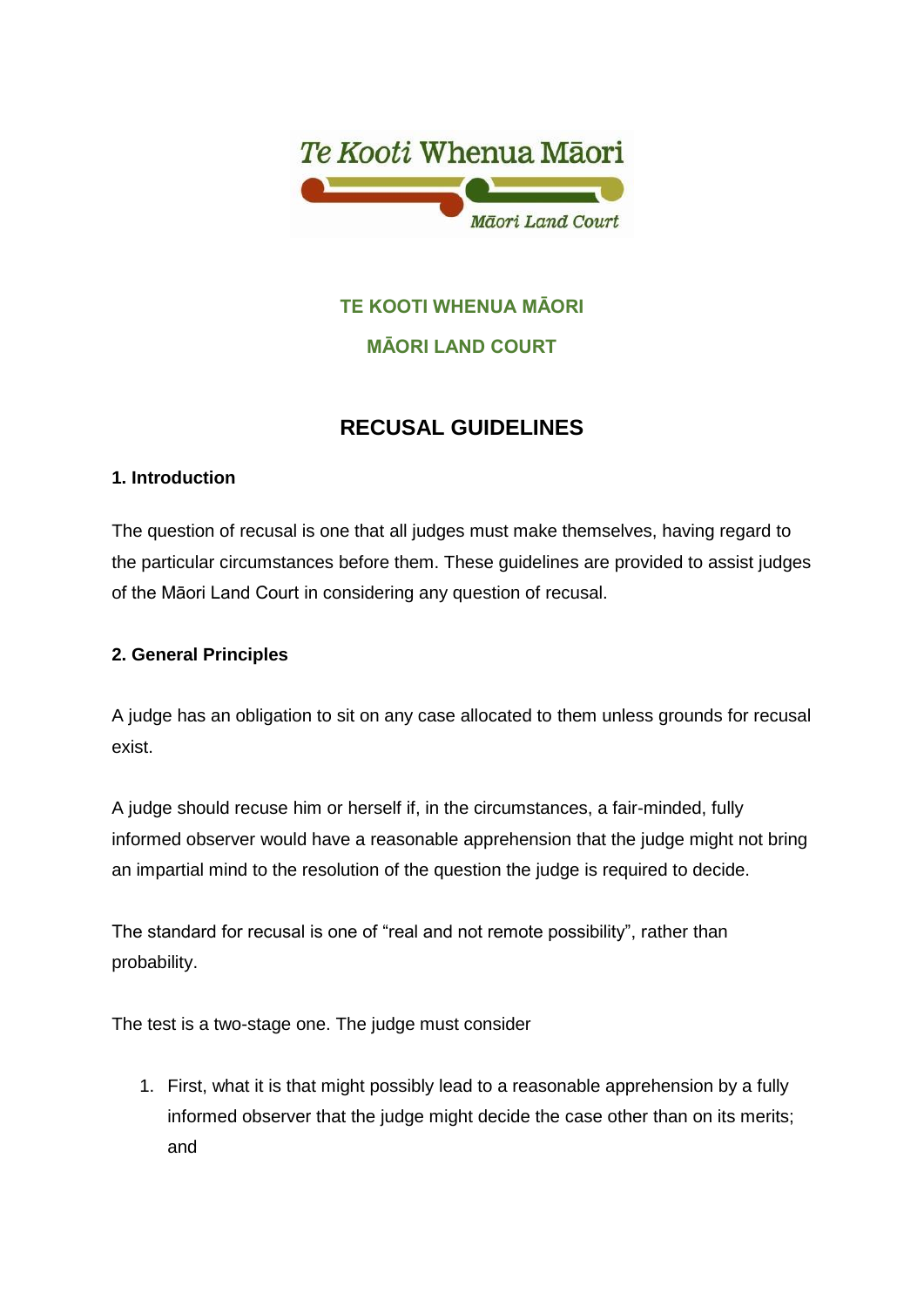2. Second, whether there is a "logical and sufficient connection" between those circumstances and that apprehension. (See *Saxmere Company Ltd v Wool Board Disestablishment Company Ltd* [2009] NZSC 72, [2010] 1 NZLR 35; *Saxmere Company Ltd v Wool Board Disestablishment Company Ltd (No 2)* [2009] NZSC 122)

The question of recusal is for the judge hearing the case. Some of the matters the judge should consider are:

- 1. A judge should apply the above principles firmly and fairly and not accede too readily to suggestions of bias.
- 2. A judge should be mindful of the burden for other judges if the judge recuses him or herself unnecessarily.
- 3. A judge is not required to recuse him or herself merely because the issues involved in a case are in some indirect way related to the judge's personal experience or that the judge has previously dealt with the case.
- 4. The making of a complaint to the Judicial Conduct Commissioner against a judge does not of itself serve to disqualify the judge from hearing cases involving the complainant.
- 5. If, after considering all relevant circumstances, there is doubt about whether there may properly be an appearance of bias, it may be prudent for the judge to decline to sit in that case.

The apprehension of bias is case dependent. The fact that a particular relationship falls outside the examples in these guidelines does not automatically mean that there cannot be a reasonable apprehension of bias in the particular circumstances of the case at hand.

### **3. Circumstances where a conflict of instance may arise**

Guidelines on circumstances where a conflict of interest may arise are set out below. These are not intended to be exhaustive, but to provide guidance on common areas that may give rise to a conflict.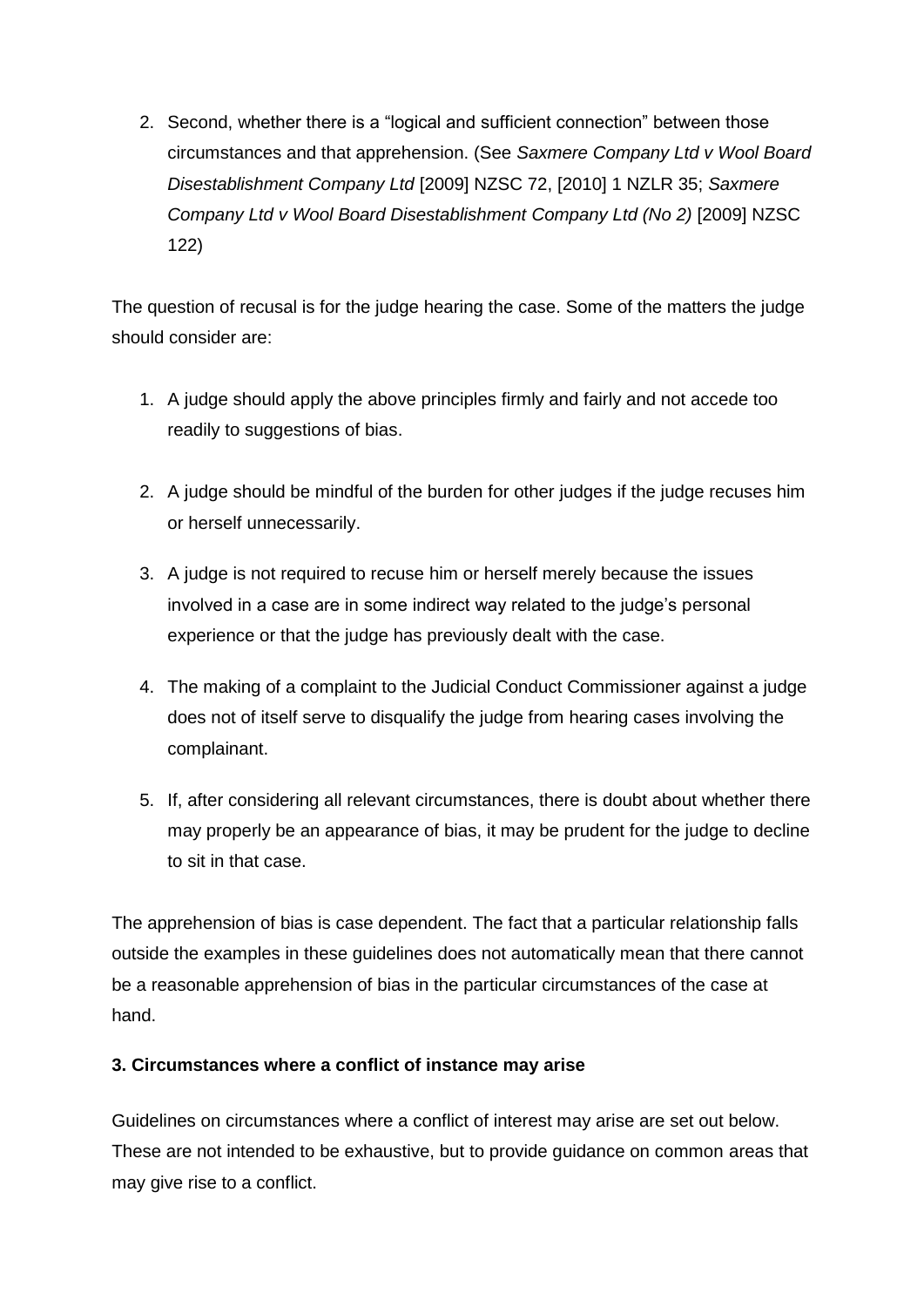#### *Conflict of interest generally*

Judges should recuse themselves wherever they have personal knowledge of disputed facts in proceedings, or wherever they have a personal view concerning a party or witness of disputed fact in the litigation.

Conflicts of interest arise in a number of different situations. Judges should be alert to any appearance of bias arising out of connections with litigants, witnesses or their legal advisors, and should always inform the parties of facts that might reasonably give rise to a perception of bias or conflict of interest.

### *Conflict of interest arising out of legal practice*

Judges should recuse themselves if they served as a legal advisor when in practice on a matter in issue when in practice. If the matter in issue was dealt with by the firm at a time when the judge was a member of the firm, the judge may need to consider recusal even if the judge had no personal involvement in providing advice about it if the Judge obtained relevant knowledge about the matter in issue or had formed a view of the parties.

#### *Close relationships*

Judges should recuse themselves if they are in a close relationship with litigants, legal advisors or witnesses in a case. It is impossible to be categorical about what relationships may give rise to concern about impartiality, but close blood relationships or domestic relationships are clearly disqualifying. Māori Land Court judges will also need to consider connections through whakapapa. If judges have any concerns or doubts, they should discuss them with the Chief Judge.

Although appearances by family members as counsel are not common, judges should be particularly careful if that situation arises. In a contested case, they should take timely steps to ensure that the other party has full knowledge of the situation, and the opportunity to make submissions on any question of recusal.

Most judges will enjoy long-standing friendships with practitioners, and links with former partners and colleagues. These need not be terminated upon appointment to the bench,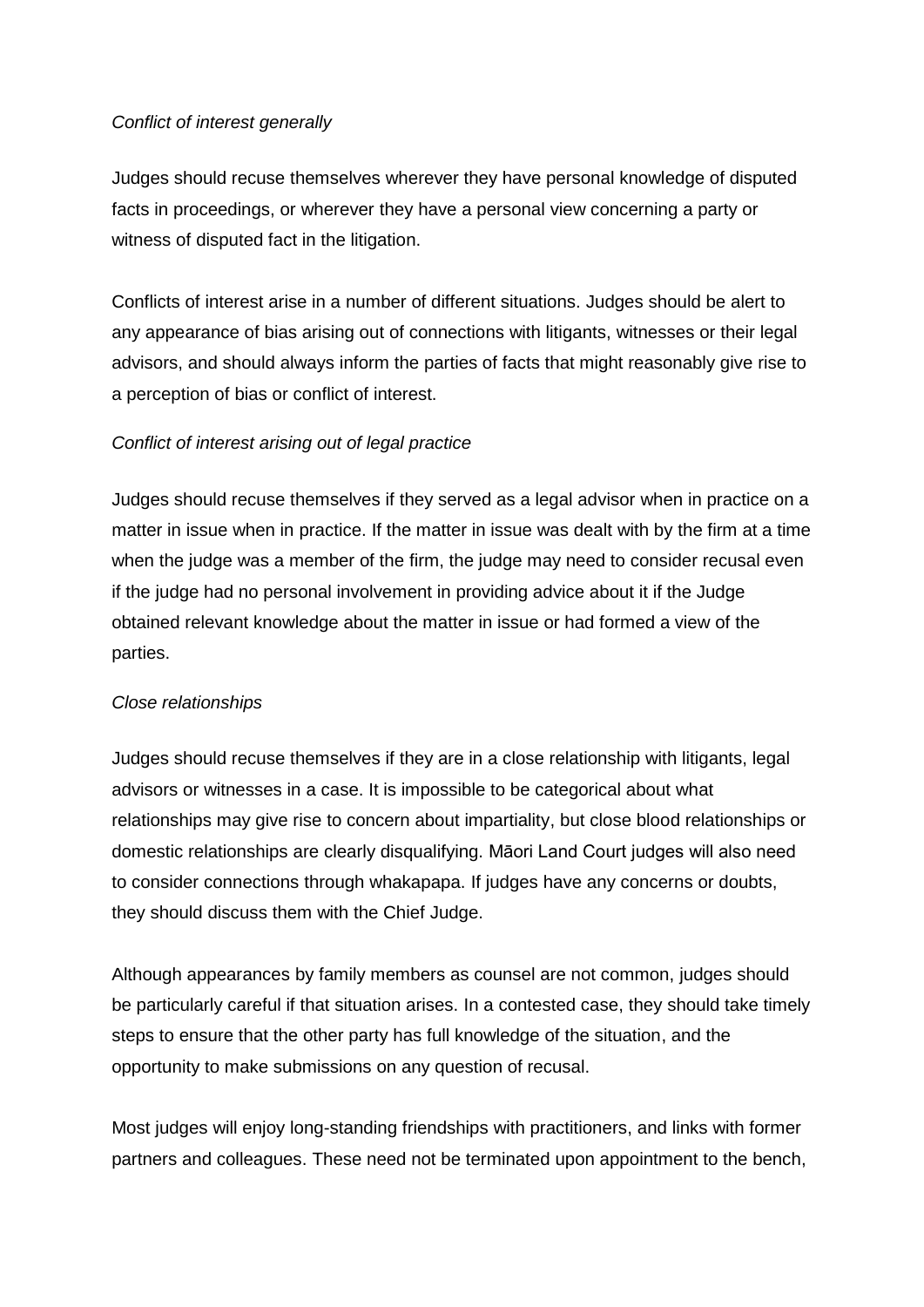and subject to actual conflicts of interest arising from knowledge of clients or circumstances, such connections should not generally affect a judge's impartiality.

#### *Recusal where opinions expressed are inconsistent with impartiality*

Judges should consider recusal if the case concerns a matter upon which they have made public statements of firm opinion after appointment. It is not generally necessary for judges to recuse themselves simply because of having previously decided a case against one of the parties, or because evidence of a material witness has been rejected on another occasion.

#### *Recusal where economic interest exists*

Judges should recuse themselves if they have, or a close relative or member of their household has, a direct or indirect economic interest in the outcome of the proceedings. This may arise out of beneficial interests in a trust or incorporation, current commercial or business activities, financial investments (including shareholding in public or private companies), or membership or involvement with educational, charitable or other community organisations that may be interested in the litigation.

Shareholding in litigant companies or companies associated with litigants should be disclosed. They should always lead to recusal if the shareholding is large or if the value of the shareholding would be affected by the outcome of the litigation. Where the shareholding is small, full disclosure should still be made.

All judges have dealings with banks, insurance companies and the like. Similarly, many will hold shares in publicly listed companies. Generally, these interests will be such that they are unlikely to be affected by a particular piece of litigation and they are commonly disregarded. The preferable course is for a judge to disclose any such interest to parties in a proceeding and to seek the views of parties before making any final decision on recusal.

Careful consideration will be needed in situations where a judge's spouse, partner or a family member has an involvement or a financial interest in the outcome of a proceeding.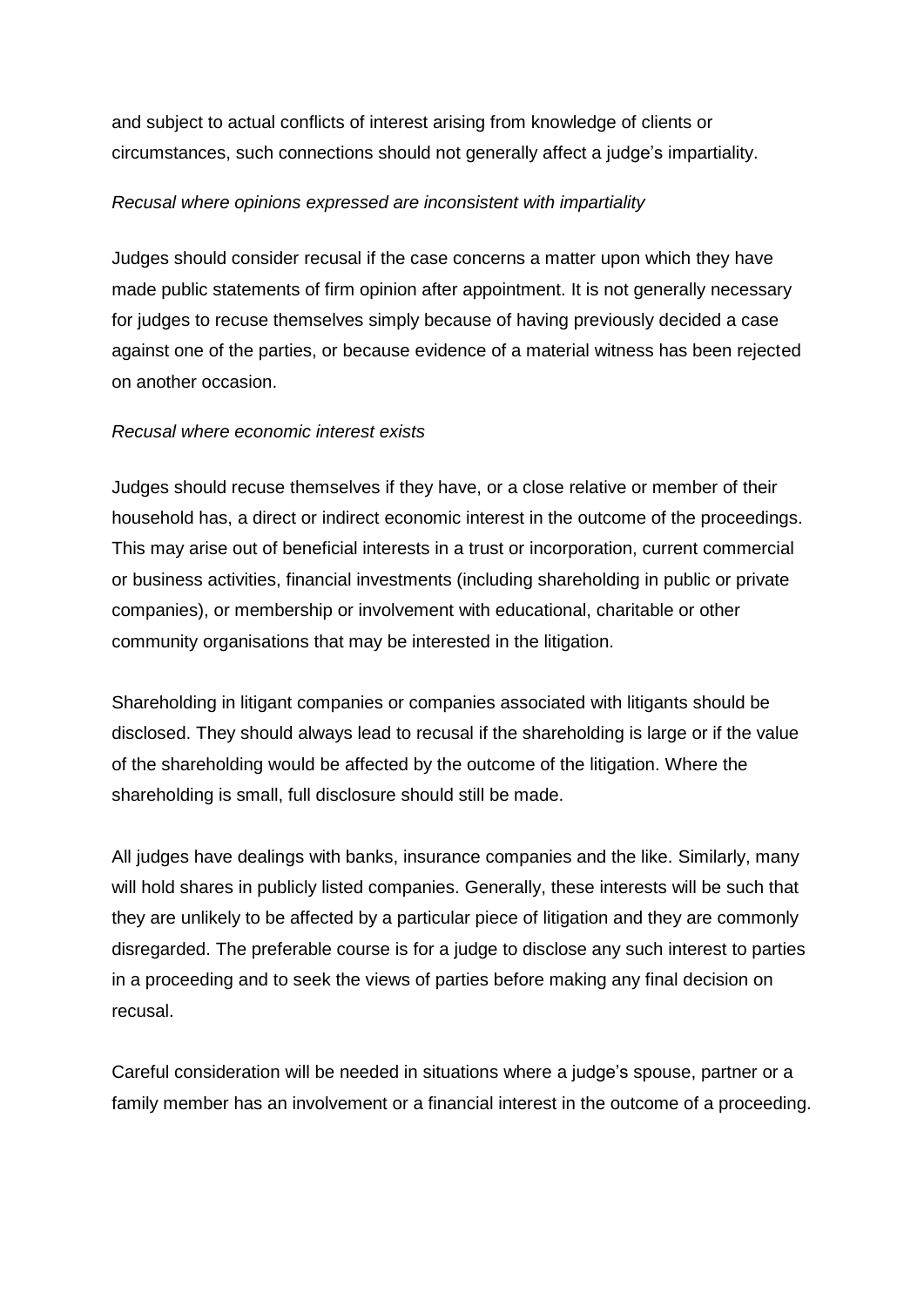# **Disclosure of conflict of interest**

### *Principles*

Adequate disclosure protects the integrity of the judicial process and is also a defence against later challenges to the decision.

Disclosure does not constitute an acknowledgement that the circumstances give rise to a reasonable apprehension of bias.

Disclosure of any matter which might give rise to objection should be undertaken even if the judge has formed the view that there is no basis for recusal. There may be circumstances not known to the judge which parties may raise consequentially upon such disclosure.

#### *Practice*

Disclosure should be made as early as possible before the hearing.

When making disclosure, the judge should issue a minute through the Registrar to counsel for all parties.

The judge should ensure that the minute contains sufficient information, without unnecessary detail, to enable the parties to decide whether to make a recusal application. It is undesirable for parties to be placed in the position of having to seek further information from the judge.

On occasion advance disclosure often may not be possible in light of listing arrangements. In this situation, disclosure on the day of the hearing may be unavoidable. If this occurs:

1. Discussion between the judge and the parties about whether to proceed should normally be in open court, unless the case itself is to be heard in chambers.